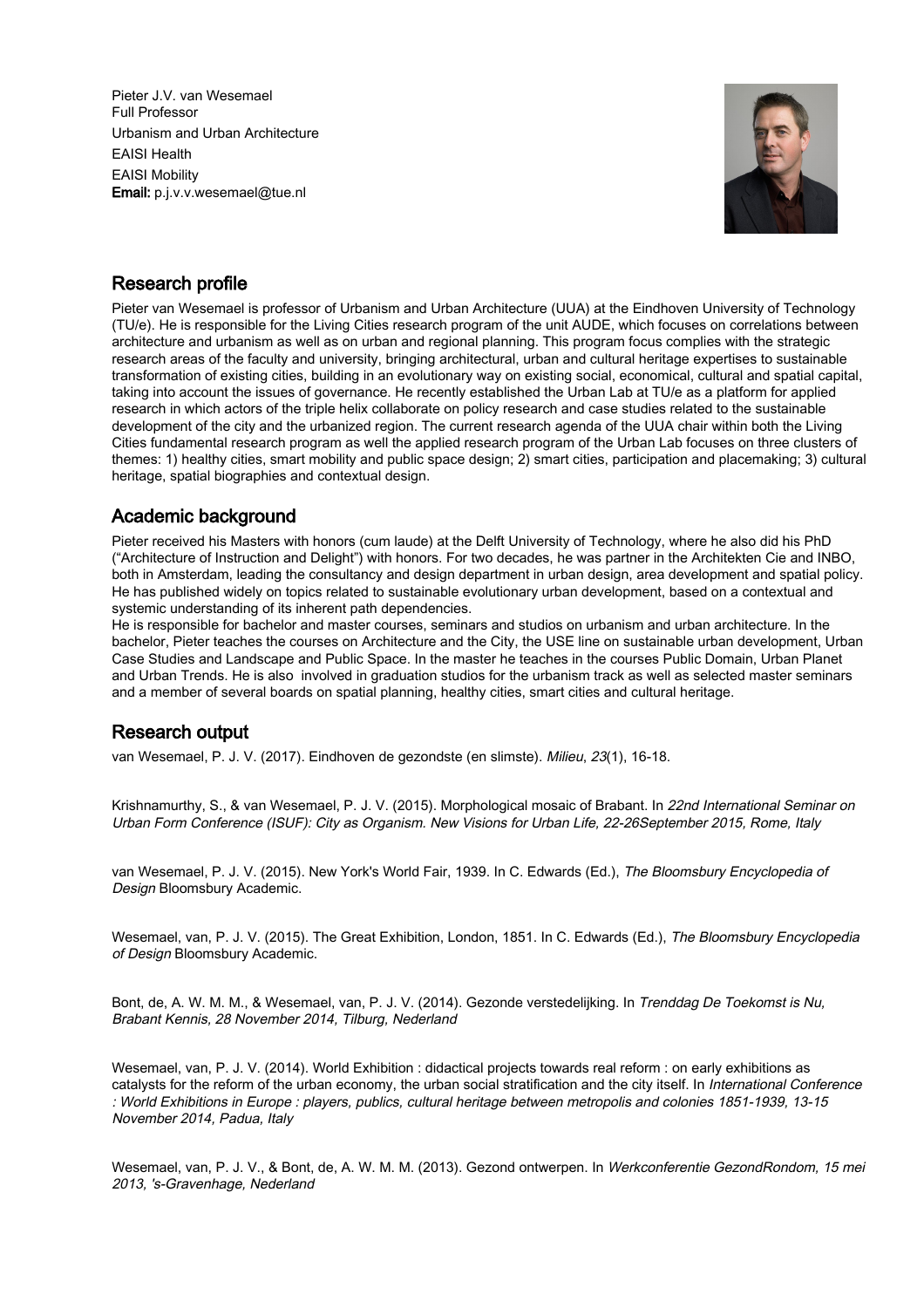Wesemael, van, P. J. V. (2012). Brabants erfgoed als maatschappelijk kapitaal, monumenten van het verleden, motoren van de toekomst. In Congres Het merk dat cultureel erfgoed heet, 10 Mei 2012

Wesemael, van, P. J. V. (2012). Dood en leven van de grote Bloemkoolwijken : over stedelijke vernieuwing in de derde fase. In Congres Bloeiende Bloemkoolwijken, 3 April 2012 (pp. 1-5)

Wesemael, van, P. J. V. (2012). Towards an active habitat for vital ageing. In Sparkmeeting Leyden Academy, 14-15 May 2012

Wesemael, van, P. J. V. (2012). Veerkracht vanuit ruimtelijk perspectief. In Proceedings Vergroeiing, Verduurzaming, Veerkracht ... een heroriëntatie in crisistijd, 22 November 2012

Wesemael, van, P. J. V. (2011). 10 jaar ruimte voor ruimte, proeftuin voor vernieuwende gebiedsontwikkeling in Noord-Brabant. In Congres Ruimte voor Ruimte, 14 November 2011

Wallagh, G., & Wesemael, van, P. J. V. (2011). Een stedenbouw van verschillen. In J. Rodermond, & A. Leun, van der (Eds.), Agenda stedenbouw : interviews (pp. 6-10). (MAP; No. 01). Stimuleringsfonds voor Architectuur.

Wesemael, van, P. J. V. (2011). Gezondheidspreventie en ruimtelijke ordening. In Abstract presented at the Conference Prikkels in Preventie, 1 November 2011, Utrecht, The Netherlands KNMG en NPHF.

Wesemael, van, P. J. V. (2010). Vandaag, morgen, maar niet te ver vooruit. In R. Blaay, de, & C. Butcher (Eds.), Double Infinity : Een gezamelijke ontmoeting tussen het Van Abbemuseum en Arthub Asia voor het Dutch Culture Centre, Shanghai Wereldtentoonstelling 2010 = A collaborative encounter between the Van Abbemuseum and Arthub Asia in the Dutch Culture Centre, Shanghai World Expo 2010 (pp. 90-102). Van Abbe museum.

Wesemael, van, P. J. V. (2009). Ruimte, Tijd en Samenleving. Architect, 40(1), 14-17.

Wesemael, van, P. J. V. (2005). The effects of World Exhibitions on the city and region. In Proceedings of the second Assembly of the Association of Cities and Regions Hosting an International Exhibition (AVE) Bureau International des Expositions (BIE).

van Wesemael, P. J. V. (2003). Calendar of Dutch 20th-century architecture. In S. U. Barbieri, & L. Duin, van (Eds.), A Hundred Years of Dutch Architecture 1901-2000, Trends Highlights (pp. 367-375). SUN.

Wesemael, van, P. J. V. (2003). Over stijl en identiteit. Esthetica, ideologie en didaktiek van wereldtentoonstellingen: tussen traditie en vernieuwing. In NEO (pp. 109-123). Centraal Museum.

Wesemael, van, P. J. V. (2002). De Floriade. Een Nederlandse versie van een mondiaal fenomeen = The Floriade. A Dutch version of a global phenomenon. In J. Hinterleitner, & M. Lehner (Eds.), Architectuur voor één seizoen = Architecture just for a season (pp. 56-71). Podium voor Architectuur Haarlemmermeer.

Wesemael, van, P. J. V. (2001). Pleidooi voor een contextuele analyse van architectuur en stedenbouw. In L. Duin, van (Ed.), Hybride gebouwen en architectuur van de stad (pp. 173-174). Delft University Press.

Wesemael, van, P. J. V. (1999). Calendarium Nederlandse Architectuur in de Twintigste Eeuw. In S. U. Barbieri, & L. V. Duin (Eds.), Honderd jaar Nederlandse architectuur, 1900-2000 : tendensen, hoogtepunten (pp. 367-367). SUN.

Wesemael, van, P. J. V. (1998). Het calendarium. In U. Barbieri, L. Duin, van, P. Wesemael, van, & W. Wilms Floet (Eds.), Ontwerpstrategieën/Historische reflectie (pp. 93-95). Technische Universiteit Delft.